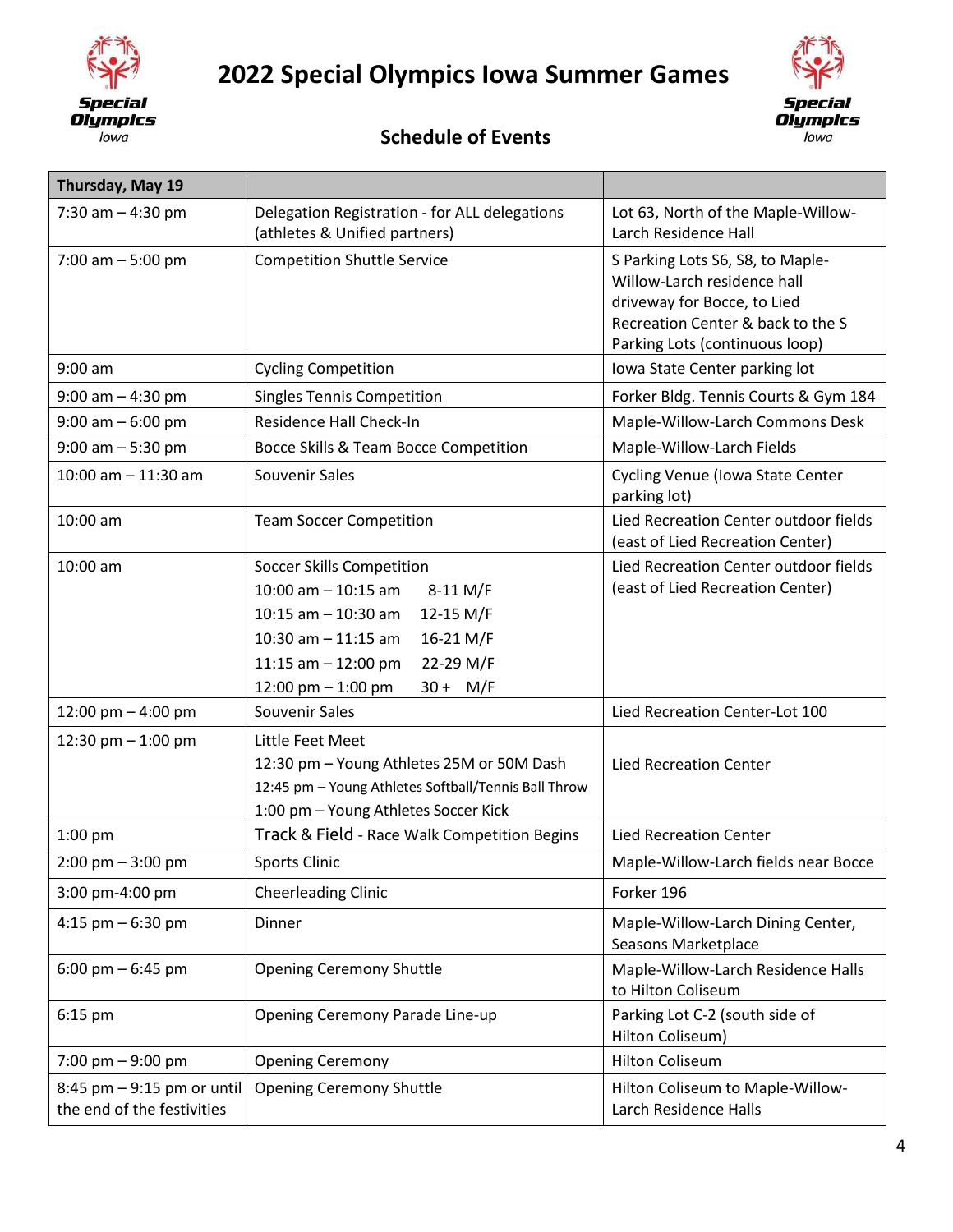| Friday, May 20                           |                                                                                                                                                                                                                                                                            |                                                                                                                                                                                                                                       |
|------------------------------------------|----------------------------------------------------------------------------------------------------------------------------------------------------------------------------------------------------------------------------------------------------------------------------|---------------------------------------------------------------------------------------------------------------------------------------------------------------------------------------------------------------------------------------|
| 7:00 am $-3:00$ pm                       | Delegation Registration - for ALL Delegations<br>(athletes & Unified partners)                                                                                                                                                                                             | Lot 63, North of the Maple-Willow-<br>Larch Residence Hall<br>(tent on north side of the drive)                                                                                                                                       |
| 6:30 am $-8:30$ am                       | <b>Breakfast</b>                                                                                                                                                                                                                                                           | Maple-Willow-Larch Dining Center,<br>Seasons Marketplace                                                                                                                                                                              |
| 6:30 am $-5:00$ pm<br>6:30 am $-5:00$ PM | Competition Shuttle to Lied Rec. Center<br>Competition Shuttle to Beyer Hall                                                                                                                                                                                               | S Parking Lots S6, S8 to Maple-<br>Willow-Larch dorm driveway for<br>Bocce, to Lied Recreation Center &<br>back to<br>S Parking Lots (continuous loop)<br>Lied Recreation Center to<br>Beyer Hall & back to Lied Recreation<br>Center |
|                                          |                                                                                                                                                                                                                                                                            | (continuous loop)                                                                                                                                                                                                                     |
| $8:15$ am                                | Swimming Warm-ups & Competition                                                                                                                                                                                                                                            | <b>Beyer Hall</b>                                                                                                                                                                                                                     |
| 8:30 am                                  | Individual Skills & Doubles Tennis Competition                                                                                                                                                                                                                             | <b>Forker Building Tennis Courts</b>                                                                                                                                                                                                  |
| $9:00$ am                                | Track & Field Competition                                                                                                                                                                                                                                                  | <b>Lied Recreation Center</b>                                                                                                                                                                                                         |
| $9:00$ am $-1:00$ pm                     | <b>Singles Bocce Competition</b>                                                                                                                                                                                                                                           | Maple-Willow-Larch Fields                                                                                                                                                                                                             |
| $9:00$ am $- 2:00$ pm                    | <b>Healthy Athletes Screenings:</b><br>Fit Feet - Tent outside of Lied<br>FUNFitness - Tent outside of Lied<br>Healthy Hearing-Room 227 (Forker)<br>Health Promotion - Tent outside of Lied<br>Opening Eyes - Room 0202W (Forker)<br>Special Smiles - Tent outside of Lied | Forker Building & Lot 100<br>(southwest of the Lied Recreation<br>Center)                                                                                                                                                             |
| $9:00$ am $-4:00$ pm                     | Souvenir Sales                                                                                                                                                                                                                                                             | Olympic Festival - Lot 100<br>(south of Lied Recreation Center)                                                                                                                                                                       |
| $10:00$ am                               | Track & Field - Developmental Events                                                                                                                                                                                                                                       | Forker Building, Gyms 175 & 184                                                                                                                                                                                                       |
| 10:00 am $-$ 1:00 pm                     | Souvenir Sales                                                                                                                                                                                                                                                             | Swimming - Beyer Hall south entrance                                                                                                                                                                                                  |
| 10:00 am $-$ 4:00 pm                     | Olympic Festival                                                                                                                                                                                                                                                           | Lot 100 (south of Lied Rec. Center)                                                                                                                                                                                                   |
| 11:00 am $-$ 4:00 pm                     | <b>Sport Clinics</b>                                                                                                                                                                                                                                                       | <b>East of Lied Recreation Center</b>                                                                                                                                                                                                 |
| 11:15 am $-$ 1:15 pm                     | Lunch for delegations staying in the<br>residence hall<br>Lunch for swimmers staying in the residence hall                                                                                                                                                                 | Maple-Willow-Larch Dining Center,<br>Seasons Marketplace<br>Friley Windows (east side of Friley<br>Residence Hall)                                                                                                                    |
| 4:15 pm $-6:30$ pm                       | Dinner                                                                                                                                                                                                                                                                     | Maple-Willow-Larch Dining Center,<br>Seasons Marketplace                                                                                                                                                                              |
| 6:30 pm $- 7:00$ pm                      | Dance Shuttle                                                                                                                                                                                                                                                              | Maple-Willow-Larch to<br><b>Hilton Coliseum</b>                                                                                                                                                                                       |
| 7:00 pm $-9:00$ pm                       | <b>Celebration Dance</b>                                                                                                                                                                                                                                                   | <b>Hilton Coliseum</b>                                                                                                                                                                                                                |
| $9:00$ pm $-9:30$ pm                     | Dance Shuttle                                                                                                                                                                                                                                                              | Hilton Coliseum C-2 to Maple-<br>Willow-Larch                                                                                                                                                                                         |